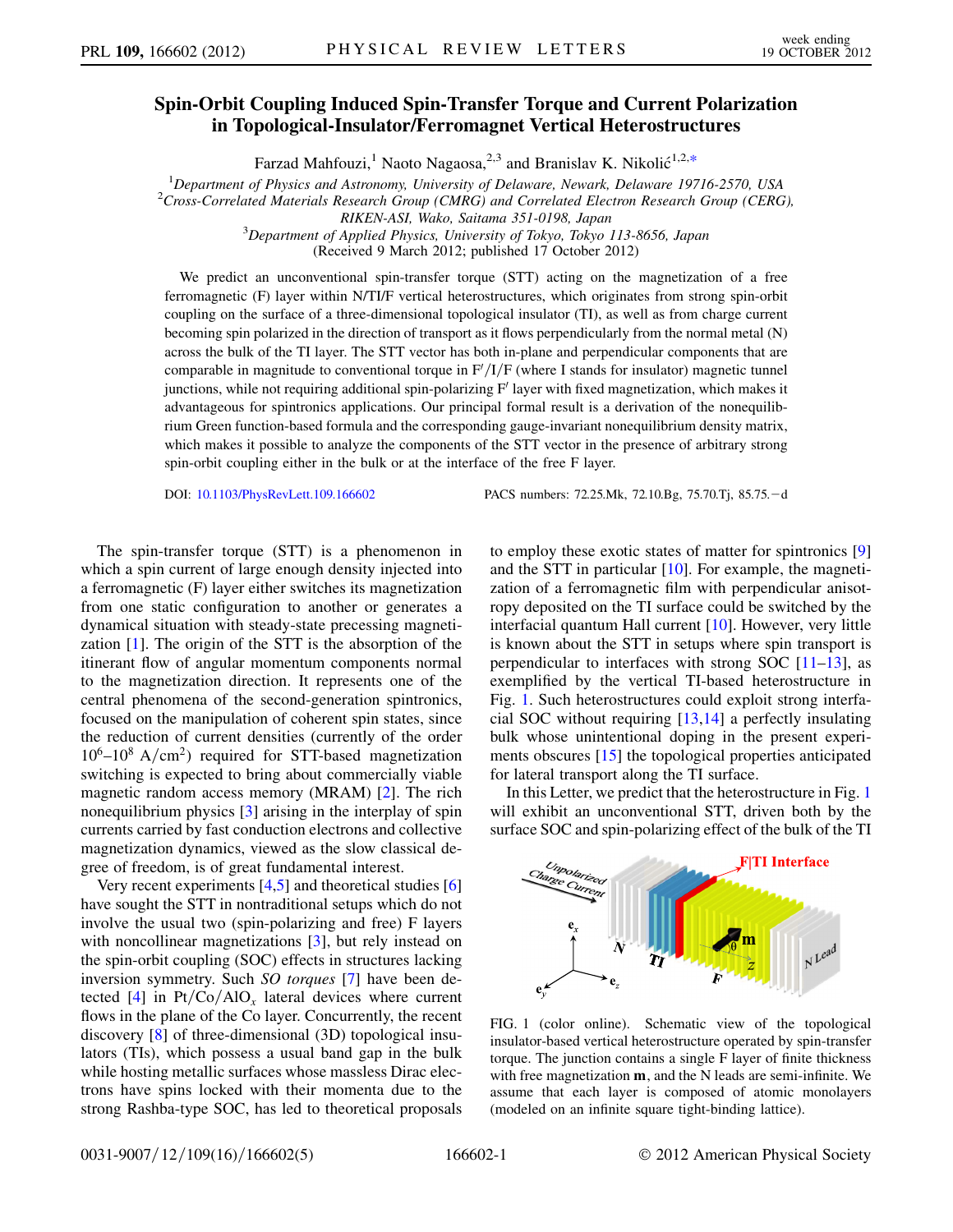slab on the current flowing perpendicularly through it. Its unusual features depicted in Fig.  $2(a)$  could also open new avenues in the design of STT-MRAM [\[16\]](#page-4-15) and STToscillators [\[17\]](#page-4-16). For example, in conventional collinearly magnetized STT-MRAM devices [\[2](#page-4-2)], the initial currentinduced STT is zero so that one has to rely on thermal fluctuations or small misalignments of the layer magnetizations to initiate the switching. Such undesirable long mean switching times and broad switching time distributions can be avoided by adding a TI capping layer onto the standard  $F/I/F'$  (where I stands for insulator) magnetic tunnel junction (MTJ), to form a  $TI/F/I/F'$  vertical heterostructure (see Sec. II in the Supplemental Material [\[18](#page-4-17)]), where the TI layer will initiate fast switching of the F layer magnetization in accord with Fig.  $2(a)$ .

Our second principal result is a nonequilibrium Green function (NEGF)-based formula, and the related gaugeinvariant nonequilibrium density matrix (see Sec. III in the Supplemental Material  $[18]$  $[18]$  $[18]$ , which makes it possible to analyze the torque components in the presence of arbitrary spin-current nonconserving interactions within the device. Unlike the recently developed approaches [[19](#page-4-18),[20](#page-4-19)] to the STT in the presence of SOC for the linear-response regime, ours can handle torque driven by finite bias voltage (required to reach sufficient current density in MTJs [[3\]](#page-4-3)), and

<span id="page-1-2"></span>

<span id="page-1-0"></span>FIG. 2 (color online). (a) The angular dependence of torque components,  $T_{\parallel} = \tau_{\parallel} \mathbf{m} \times (\mathbf{m} \times \mathbf{e}_z)$  and  $T_{\perp} = \tau_{\perp} \mathbf{m} \times \mathbf{e}_z$ , act-<br>ing on the free magnetization **m** within N/TI/E heterostructure in ing on the free magnetization m within N/TI/F heterostructure in Fig. [1.](#page-0-0) (b) The torque components,  $\mathbf{T}_{\parallel} = \tau_{\parallel} \mathbf{m} \times (\mathbf{m} \times \mathbf{m}')$  and  $\mathbf{T}_{\perp} = \tau_{\perp} \mathbf{m} \times \mathbf{m}'$  acting on the free-layer magnetization  $\mathbf{T}_{\perp} = \tau_{\perp} \mathbf{m} \times \mathbf{m}'$ , acting on the free-layer magnetization  $\mathbf{m} = (\sin \theta \cos \phi \sin \theta \sin \phi \cos \theta)$  in conventional  $F'/I/F$  sym- $\mathbf{m} = (\sin \theta \cos \phi, \sin \theta \sin \phi, \cos \theta)$  in conventional  $F^{\prime}/I/F$  sym-<br>metric MTI where magnetization of the reference layer  $F^{\prime}$  is metric MTJ where magnetization of the reference layer  $F'$  is fixed at  $m' = e_z$ . (c) The torque components in N/I/F junction, defined in the same fashion as in panel (a), with the Rashba SOC of strength  $\alpha_R/2a = 0.1$  eV located on the last monolayer of F which is in contact with I barrier. (d) The angular dependence of conductances for N/TI/F,  $F'/I/F$  and N/I/F junctions. The bias voltage  $V_b$  in all panels is sufficiently small to ensure the linearresponse regime.

it can also be easily combined with density functional theory (DFT) through the NEGF-DFT formalism [\[21](#page-4-20)[,22\]](#page-4-21).

For conventional  $F'/I/F$  MTJs, where the reference  $F'$ layer with fixed magnetization  $m'$  plays the role of an external spin polarizer, it is customary to analyze the inplane (originally considered by Slonczewski [[23](#page-4-22)]) and perpendicular (also called fieldlike torque [[1\]](#page-4-1)) components of the STT vector [[3](#page-4-3)],  $T = T_{\parallel} + T_{\perp}$ . The in-plane torque  $T_{\parallel} = \tau_{\parallel} \mathbf{m} \times (\mathbf{m} \times \mathbf{m}')$  is purely a nonequilibrium com-<br>popent and competes with the damping. The perpendicular ponent and competes with the damping. The perpendicular torque  $T_{\perp} = \tau_{\perp} m \times m'$  arises from spin reorientation at the interfaces and possesses both equilibrium (i.e. interthe interfaces and possesses both equilibrium (i.e., interlayer exchange coupling) and nonequilibrium contributions which act like an effective magnetic field on the magnetization **m** of the free F layer. While the  $T_1$  component is vanishingly small in metallic spin valves [\[24,](#page-4-23)[25\]](#page-4-24), it can be substantial  $[3]$  in MTJs due to the momentum filtering imposed by the tunnel barrier [[26](#page-4-25),[27](#page-4-26)].

To understand the origin of the torque components in Fig.  $2(a)$ , we first elucidate the effect of the TI slab on the unpolarized charge current injected from the left normal metal (N) lead by computing the spin density matrix  $\hat{\rho}_{\text{spin}}^{\text{out}} = \frac{1}{2} (1 + \mathbf{P}^{\text{out}} \cdot \hat{\boldsymbol{\sigma}})$  for an ensemble of outgoing spin in the right N lood of the N/TI/N junction. The expression in the right N lead of the N/TI/N junction. The expression for  $\hat{\rho}_{spin}^{out}$ , or equivalent spin-polarization vector  $\hat{\mathbf{P}}_{out}$ , was derived as Eq. (10) in Ref. [\[28\]](#page-4-27) in terms of the transmission matrix of the device. Its evaluation for the N/TI/N junction is plotted in Fig. [3,](#page-1-1) which shows how the TI slab polarizes the incoming current in the direction of transport with  $P<sup>out</sup> = (0, 0, \approx 0.5)$ . The polarizing effect of the TI slab comes from the effective momentum-dependent magnetic field along the z axis [encoded by the  $\Gamma_3$  term in the TI Hamiltonian in Eq. ([3](#page-2-0)) discussed below]. This requires sufficient thickness of the TI slab, as well as that the Fermi energy of the device  $E_F$  be within the bulk gap of the TI. The spin polarization of the charge current induced by its flow through a finite-size region with SOC has been discussed previously for low-dimensional systems (such as the two-dimensional electron gas with the Rashba SOC

<span id="page-1-1"></span>

FIG. 3 (color online). The spin-polarization vector  $P<sup>out</sup>$  =  $(0, 0, P<sub>Q</sub><sup>out</sup>)$  of current [[28](#page-4-27)] in the right N lead of N/TI/N junction<br>as a function of the thickness  $d_{\text{m}}$  of the 3D TI layer after as a function of the thickness  $d_{\text{TI}}$  of the 3D TI layer after unpolarized charge current is injected from the left N lead.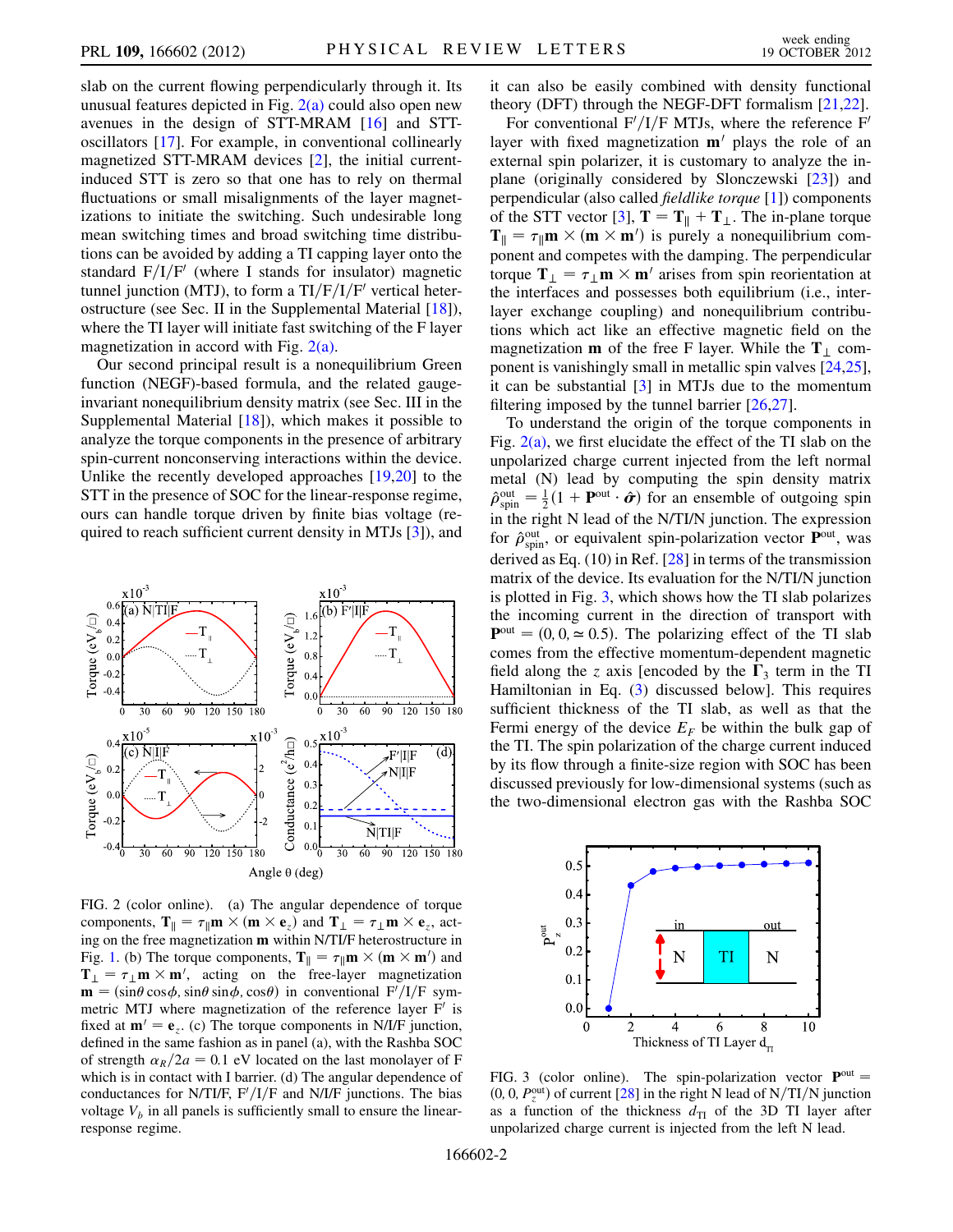[\[29\]](#page-4-28)). Due to constraints imposed by the time-reversal invariance, such SOC-induced polarization cannot [\[29\]](#page-4-28) be detected via current or voltage measurement on standard two-terminal ferromagnetic circuits, as exemplified by Fig. [2\(d\)](#page-1-0) where the conductance of the N/TI/F junction is the same for **m**  $\|\mathbf{e}_z\|$  and **m** $\|\mathbf{e}_z\|$  configurations.

Following this analysis, the meaning of the torque components in Fig.  $2(a)$  for the N/TI/F junction is explained by

$$
\mathbf{T} = \mathbf{T}_{\parallel} + \mathbf{T}_{\perp} = \tau_{\parallel} \mathbf{m} \times (\mathbf{m} \times \mathbf{e}_z) + \tau_{\perp} \mathbf{m} \times \mathbf{e}_z.
$$
 (1)

The nonzero values of both  $T_{\parallel}$  and  $T_{\perp}$  in the N/TI/F junction make this SOC-driven STT quite different from recently explored SO torques [\[4](#page-4-4),[6](#page-4-6),[7\]](#page-4-7) which lack an antidamping (i.e., equivalent to our  $T_{\parallel}$ ) component and, therefore, cannot induce a precession of the magnetization in the single F layer. We note that the same definition of the torque components is applicable [\[12\]](#page-4-29) also to N/I/F vertical heterostructures with strong Rashba SOC,  $\alpha_R(\hat{\boldsymbol{\sigma}} \times k_{\parallel}) \cdot \mathbf{e}_z$ ,<br>at the LE interface L4.71 even though the current does not at the I/F interface [[4](#page-4-4)[,7\]](#page-4-7) even though the current does not become polarized along  $e<sub>z</sub>$  there. The torque components for the N/I/F junction plotted in Fig.  $2(c)$  are driven purely by the surface Rashba SOC, which is the second order effect  $\propto \alpha_R^2$  characterized by torque asymmetry [\[12\]](#page-4-29)<br>around the stable magnetic state  $\theta = 90^\circ$ . On the other around the stable magnetic state  $\theta = 90^{\circ}$ . On the other hand,  $T_{\parallel}$  and  $T_{\perp}$  in Fig. [2\(a\)](#page-1-0) are nonzero at  $\theta = 90^{\circ}$  in N/TI/F junctions due to the summation (see Sec. I in the Supplemental Material [\[18\]](#page-4-17)) of an asymmetric contribution driven by the strong SOC on the surface of the TI layer and a symmetric one [akin to conventional torque in MTJs shown in Fig.  $2(b)$ ] driven by the spin polarization [Fig. [3\]](#page-1-1) of current flowing through the bulk of the TI layer.

Figures [2\(a\)](#page-1-0) and [2\(b\)](#page-1-0) show that linear-response  $T_{\parallel}$  in N/ TI/F junctions is comparable to the one in symmetric  $F'/I/F$  MTJs tuned (via the on-site potential in the I layer) to have similar conductance, which points to unforeseen [\[9\]](#page-4-9) spintronics applications of TIs. The angular dependence of the conductances for the N/TI/F, N/I/F, and  $F'/I/F$  junctions are compared in Fig. [2\(d\)](#page-1-0).

We now turn to the details of our formalism. The junction in Fig. [1](#page-0-0) is modeled on a cubic lattice, with lattice constant *a* and unit area  $a^2 \equiv \Box$ , where the monolayers of the different materials (N, F, TI) are infinite in the transverse xy direction. The TI layer has thickness  $d_{\text{TI}} = 5$ monolayers and the free F layer has thickness  $d_F = 70$ monolayers. The F and N layers are described by a tightbinding Hamiltonian with a single s orbital per site

$$
\hat{H}_F = \sum_{n,\sigma\sigma',\mathbf{k}_{\parallel}} \hat{c}_{n\sigma,\mathbf{k}_{\parallel}}^{\dagger} \Big( \varepsilon_{n,\mathbf{k}_{\parallel}} \delta_{\sigma\sigma'} - \frac{\Delta_n}{2} \mathbf{m} \cdot [\hat{\boldsymbol{\sigma}}]_{\sigma\sigma'} \Big) \hat{c}_{n\sigma',\mathbf{k}_{\parallel}} \n- \gamma \sum_{n,\sigma,\mathbf{k}_{\parallel}} (\hat{c}_{n\sigma,\mathbf{k}_{\parallel}}^{\dagger} \hat{c}_{n+1,\sigma,\mathbf{k}_{\parallel}} + \text{H.c.}).
$$
\n(2)

The operators  $\hat{c}_{\mathbf{n}\sigma}^{\dagger}$  ( $\hat{c}_{\mathbf{n}\sigma}$ ) create (annihilate) an electron with spin  $\sigma$  on a monolayer *n* with transverse momentum  $\mathbf{k}_{\parallel}$ within the monolayer. The in-monolayer kinetic energy  $\varepsilon_{n,\mathbf{k}_{\parallel}} = -2\gamma(\cos k_x a + \cos k_y a)$  is equivalent to an increase in the on-site energy, and the nearest neighbor hopping is  $\gamma = 1.0$  eV. The coupling of itinerant electrons to collective magnetization dynamics is described through the material-dependent exchange potential  $\Delta_n = 1.0 \text{ eV}$  $(\Delta_n \equiv 0$  within semi-infinite ideal N leads), where  $\hat{\boldsymbol{\sigma}} =$  $(\hat{\sigma}_x, \hat{\sigma}_y, \hat{\sigma}_z)$  is the vector of the Pauli matrices and  $[\hat{\sigma}_\alpha]_{\sigma\sigma'}$ denotes the Pauli matrix elements.

<span id="page-2-0"></span>The minimal model for the slab of a 3D TI, such as  $Bi<sub>2</sub>Se<sub>3</sub>$ , is the effective tight-binding Hamiltonian with four orbitals per site [\[30](#page-4-30)]:

$$
\hat{H}_{\text{TI}} = \sum_{n,\mathbf{k}_{\parallel}} \left\{ \mathbf{c}_{n,\mathbf{k}_{\parallel}}^{\dagger} \left( \frac{B}{a^2} \mathbf{\Gamma}_0 - i \frac{A}{2a} \mathbf{\Gamma}_3 \right) \mathbf{c}_{n+1,\mathbf{k}_{\parallel}} \right. \\
\left. + \text{H.c.} + \mathbf{c}_{n,\mathbf{k}_{\parallel}}^{\dagger} \left[ C \mathbf{1} + d(\mathbf{k}_{\parallel}) \mathbf{\Gamma}_0 \right. \\
\left. + \frac{A}{a} (\mathbf{\Gamma}_1 \sin k_x a + \mathbf{\Gamma}_2 \sin k_y a) \right] \mathbf{c}_{n,\mathbf{k}_{\parallel}} \right\}.
$$
\n(3)

It yields the correct gap size in the bulk and surface dispersion while reducing to the continuum **k**  $\cdot$ **p** Hamiltonian in the small k limit. Here  $\hat{\mathbf{c}} =$  $(\hat{c}_{+\uparrow}, \hat{c}_{+\downarrow}, \hat{c}_{-\uparrow}, \hat{c}_{-\downarrow})^T$  annihilates an electron in different or-<br>bitals  $d(\mathbf{k})_{\parallel} = M - 2R/a^2 + 2R(\cos k/a + \cos k/a - 2)/a^2$ bitals,  $d(\mathbf{k})_{\parallel} = M - 2B/a^2 + 2B(\cos k_x a + \cos k_y a - 2)/a^2$ ,  $\Gamma_i$  (*i* = 0, 1, 2, 3) are  $4 \times 4$  Dirac matrices, and 1 is the unit matrix of the same size. The numerical values of the unit matrix of the same size. The numerical values of the parameters are chosen as  $M = 0.3$  eV,  $A = 0.5a$  eV, and  $B = 0.25a^2$  eV. The Fermi energy of the whole device is set at  $E_F = 3.1$  eV, and the bottom of the band of the TI layer is shifted by  $C = 3.0$  eV.

The hopping  $\gamma_c = 0.25$  eV between F or N monolayers and the TI monolayer is chosen to ensure that the Dirac cone on the surface of the TI is not distorted [[13](#page-4-12),[14](#page-4-13)] by the penetration of evanescent modes from these neighboring metallic layers. The weak F to TI coupling can be achieved by growing an ultrathin layer of a conventional band insulator, such as  $In_2Se_3$  with a large bandgap and good chemical and structural compatibility with  $Bi<sub>2</sub>Se<sub>3</sub>$  where sharp heterointerfaces have already been demonstrated by molecular-beam epitaxy growth [\[31\]](#page-4-31). We assume that such a layer is present and suppresses the magnetic proximity effect so that  $\Delta_n = 0$  on the TI monolayer (denoted as the F/TI interface in Fig. [1](#page-0-0)) that is closest to the F layer.

The early phenomenological modeling [\[23\]](#page-4-22) of the STT in noncollinear ferromagnetic multilayers was succeeded by more microscopic theories [[21](#page-4-20),[24](#page-4-23)–[27,](#page-4-26)[32](#page-4-32)], often in combination with first-principles input about real materials [\[21](#page-4-20)[,24,](#page-4-23)[25](#page-4-24),[32](#page-4-32)]. These theories have been focused on devices without SOC where the STT is directly connected to the divergence of the spin current as a consequence of the conservation of total spin. Thus, the STT vector can be obtained simply from the local spin current at the N/F or I/F interface within  $F'/N/F$  spin valves or  $F'/I/F$ MJTs. Such local spin currents are typically computed using the Landauer-Bütikker scattering approach  $[25,32]$  $[25,32]$ or the NEGF formalism [[21](#page-4-20),[24](#page-4-23),[27](#page-4-26)]. However, these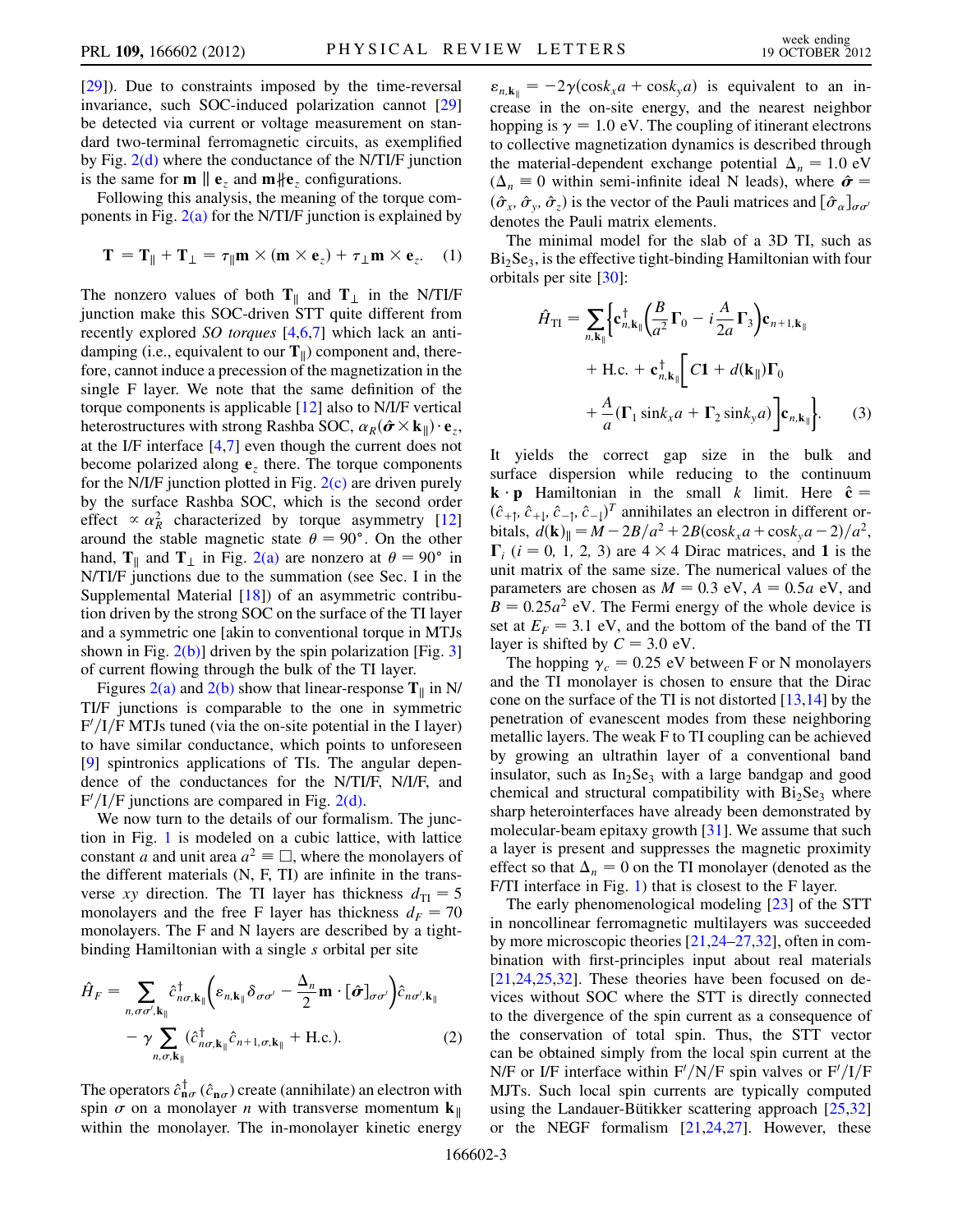methodologies are inapplicable to junctions with SOC within the free F layer, which has recently ignited a search for efficient algorithms  $[19-21]$  $[19-21]$  $[19-21]$  that can compute the STT in the presence of spin nonconserving interactions. The SOC can be introduced into the device by either bulk ferromagnets (as in F layers based on ferromagnetic semiconductors [\[7,](#page-4-7)[19](#page-4-18)[,20\]](#page-4-19)) or due to the Rashba SOC at the I/F interface in devices with structural inversion asymmetry [\[4](#page-4-4),[7](#page-4-7)].

Using the operator  $\hat{c}_{n\sigma}^{\dagger}$  ( $\hat{c}_{n\sigma}$ ) which creates (annihilates) an electron with spin  $\sigma$  on a monolayer *n*, we can introduce the two fundamental objects [\[33\]](#page-4-33) of the NEGF formalism the retarded  $G_{nn'}^{r,\sigma\sigma'}(t, t') = -i\Theta(t - t') \langle {\hat{c}}_{n\sigma}^{\dagger}(t), {\hat{c}}_{n'\sigma'}^{\dagger}(t') \rangle$ <br>and the lesser  $G_{n'\sigma'}^{<\sigma\sigma'}(t, t') = i \langle {\hat{c}}_{n'\sigma'}^{\dagger}(t') {\hat{c}}_{n\sigma}(t) \rangle$  Green func-<br>tions (GEs) that describe the density of available quantum tions (GFs) that describe the density of available quantum states and how electrons occupy those states, respectively. Here  $\langle \ldots \rangle$  denotes the nonequilibrium statistical average [\[33\]](#page-4-33). In stationary problems,  $\hat{G}^r$  and  $\hat{G}^<$  depend only on the time difference  $t - t'$  or energy E after the Fourier<br>transform transform.

In the absence of SOC, one can obtain the STT in  $F/N/F$ spin valves or  $F'/I/F$  MTJs by computing [\[27\]](#page-4-26) the vector of the spin current between two neighboring monolayers  $n$  and  $n + 1$  coupled by the hopping parameter  $\gamma$ :

$$
\mathbf{I}_{n,n+1}^{S} = \frac{\gamma}{4\pi} \int dEd\mathbf{k}_{\parallel} \operatorname{Tr}_{\sigma}[\boldsymbol{\sigma}(\hat{G}_{n+1,n}^{<} - \hat{G}_{n,n+1}^{<})]. \quad (4)
$$

The integration over  $k_{\parallel}$  is required because of the assumed translational invariance in the transverse direction. Since, for conserved spin current, the monolayer-resolved [\[25\]](#page-4-24) STT is given by  $\mathbf{T}_n = -\nabla \cdot \mathbf{I}^S = \mathbf{I}_{n-1,n}^S - \mathbf{I}_{n,n+1}^S$ , the total<br>torque on the free Elevenis  $\mathbf{T} = \nabla^\infty (\mathbf{I}^S - \mathbf{I}^S) =$ torque on the free F layer is,  $\mathbf{T} = \sum_{n=0}^{\infty} (\mathbf{I}_{n-1,n}^{S} - \mathbf{I}_{n,n+1}^{S}) = \mathbf{I}_{-1,0}^{S} - \mathbf{I}_{\infty,\infty}^{S} = \mathbf{I}_{-1,0}^{S}$  [\[27\]](#page-4-26), assuming semi-infinite F electrode. Here the subscripts  $-1$  and 0 refer to the last mo trode. Here the subscripts  $-1$  and 0 refer to the last monolayer of the N or I barrier and the first monolayer of the F layer, respectively. In the multilayers with SOC, such as those in Fig. [1](#page-0-0), this methodology to get the STT becomes inapplicable since the spin current will not decay (i.e.,  $I_{\infty}^{s} \neq 0$  if SOC is present in the bulk of the free F layer [\[20\]](#page-4-19). Also, the spin current across the interface  $I_{1,0}^S$  is<br>insufficient to get the STT if strong SOC is present directly insufficient to get the STT if strong SOC is present directly at the interface.

To derive a general NEGF-based expression for the expectation value of the current-induced force, we start by assuming that the device Hamiltonian depends on a variable  $q$  which corresponds to slow collective classical degrees of freedom. The expectation value of the corresponding canonical force  $\hat{Q} = -\partial \hat{H}/\partial q$  is obtained using the density matrix  $\hat{\rho} = \frac{1}{2\pi i} \int dE \hat{G}^<(E, q)$ :

$$
Q = -\frac{1}{2\pi i} \int_{-\infty}^{+\infty} dE \operatorname{Tr} \left[ \frac{\partial \hat{H}}{\partial q} \hat{G}^< \right] = -\left\langle \frac{\partial \hat{H}}{\partial q} \hat{G}^< \right\rangle, \quad (5)
$$

where  $\hat{G}^{\leq}(E, q)$  is the adiabatic GF obtained for a frozenin-time variable  $q$ . By exchanging the derivative between the Hamiltonian and  $\hat{G}^{\leq}(E, q)$ ,  $Q = -\partial \langle \hat{H}\hat{G}^{\leq}\rangle/\partial q +$  $\langle \hat{H} \partial \hat{G}^< \rangle \partial q$ , and by using the standard equations for the <span id="page-3-0"></span>retarded and lesser GFs [\[33\]](#page-4-33),  $\hat{G}^r(E) = [E - \hat{H} - \hat{\Sigma}^r]^{-1}$ <br>and  $\hat{G}^{\leq}(E) = \hat{G}^r(E) \hat{\Sigma}^{\leq}(E) \hat{G}^a(E)$  we finally obtain ٔ<br>ب and  $\hat{G}^<(E) = \hat{G}^r(E)\hat{\Sigma}^<(E)\hat{G}^a(E)$ , we finally obtain

$$
Q = i \left\langle \frac{\partial \hat{G}^r}{\partial q} \hat{\Sigma}^< \hat{G}^a \hat{\Gamma} \right\rangle - \left\langle \hat{\Sigma}^< \frac{\partial \hat{G}^r}{\partial q} \right\rangle, \tag{6}
$$

where the advanced GF is given by  $\hat{G}^a = [\hat{G}^r]^{\dagger}$ . In the elastic transport regime  $\hat{\Gamma}(F) = \nabla \hat{\Gamma} (F - eV)$  is the elastic transport regime,  $\hat{\Gamma}(E) = \sum_{p} \hat{\Gamma}_p (E - eV_p)$  is the sum of the level broadening operators  $\hat{\Gamma}_p(E - eV_p) =$  $i\left[\hat{\Sigma}_{p}^{r}(E - eV_{p}) - \hat{\Sigma}_{p}^{a}(E - eV_{p})\right], \hat{\Sigma}_{p}^{r}(E - eV_{p})$  are the self-energies due to the coupling to semi-infinite (E or N) self-energies due to the coupling to semi-infinite (F or N) ideal leads  $p = L$ , R, and  $\hat{\Sigma}^{\leq}(E) = \sum_{p} i f_{p}(E) \hat{\Gamma}_{p}(E - eV_{p})$ is the lesser self-energy [[33](#page-4-33)]. The junction is biased by the voltage  $V_b = V_L - V_R$  and  $f_p(E) = f(E - eV_p)$  is the Fermi function of the macroscopic reservoir to which the lead  $p$  is assumed to be attached at infinity. We note that Eq. ([6](#page-3-0)) is akin to the mean value of the time-averaged force in nonequilibrium Born-Oppenheimer approaches [\[34\]](#page-4-34) to current-induced forces exerted by conduction electrons on ions in nanojunctions or mechanical degrees of freedom in nanoelectromechanical systems whose collective modes are slow compared to electronic time scales.

The application of Eq. [\(6\)](#page-3-0) to get the  $T_a$  ( $\alpha = x, y, z$ ) component of the STT vector acting on the magnetization of the free F layer of finite thickness within the N/TI/F junction proceeds by first computing  $\hat{G}^r(E)$  for the device<br>described by the Hamiltonian  $\hat{H} = \hat{H}_{-} + \hat{H}_{-}$ . In the secdescribed by the Hamiltonian  $\hat{H} = \hat{H}_{\text{TI}} + \hat{H}_F$ . In the sec-<br>ond step, the Hamiltonian of the F layer is modified

$$
\hat{H}_F^q = \hat{H}_F + q \sum_{n, \sigma \sigma', \mathbf{k}_{\parallel}} \hat{c}_{n\sigma, \mathbf{k}_{\parallel}}^{\dagger} [\mathbf{e}_{\alpha} \cdot (\mathbf{m} \times \hat{\boldsymbol{\sigma}})]_{\sigma \sigma'} \hat{c}_{n\sigma', \mathbf{k}_{\parallel}},
$$
\n(7)

and  $\hat{G}^r(E)[\hat{H}^q]$  is computed for the new Hamiltonian  $\hat{H}^q = \hat{H}^q + \hat{H}^q$ . This vialds  $\hat{A}\hat{G}^r/\hat{A}q \approx (\hat{G}^r \hat{H}^q) - \hat{G}^r \hat{H}^q \hat{H}^r/\hat{A}$  $\hat{H}_{\text{TI}} + \hat{H}_{F}^{\hat{q}}$ . This yields  $\partial \hat{G}^{r}/\partial q \approx (\hat{G}^{r}[\hat{H}^{q}] - \hat{G}^{r}[\hat{H}])/q$ ,<br>where we use  $q = 10^{-7}$  as the infinitesimal. The derivative where we use  $q = 10^{-7}$  as the infinitesimal. The derivative  $\partial \hat{G}^r / \partial q$  plugged into Eq. [\(6](#page-3-0)) yields  $Q = T_\alpha$ .<br>Fauation (6) includes both the equilibrium

Equation ([6\)](#page-3-0) includes both the equilibrium  $T_{\perp}(V_b = 0)$ [\[21](#page-4-20)[,26,](#page-4-25)[27](#page-4-26)] and experimentally measured [\[3\]](#page-4-3) nonequilibrium  $T_{\perp}(V_b) - T_{\perp}(V_b = 0)$  contribution to  $T_{\perp}$ . The linear-response contribution can be extracted (see Sec. III in the Supplemental Material  $[18]$ ) by expanding the density matrix  $\hat{\rho}$  to first order in the applied bias voltage  $V_b$  and by subtracting the purely equilibrium term  $\hat{\rho}_{eq} = \frac{1}{\hbar} \int dE \text{Im}[\hat{\sigma}^r(E)] f(E)$ .  $-\frac{1}{\pi}\int dE$ Im $[\hat{G}'_0(E)]f(E)$ :

<span id="page-3-1"></span>
$$
Q_{\text{neq}} = -\sum_{p} V_{p} \text{Tr} \bigg[ \frac{\partial \hat{G}_{0}^{r}}{\partial q} \hat{\Gamma}_{p} \hat{G}_{0}^{a} \hat{\Gamma} - i \frac{\partial \hat{G}_{0}^{r}}{\partial q} \hat{\Gamma}_{p} \bigg] - \sum_{p} V_{p} \text{Im} \bigg\{ \int_{-\infty}^{E_{F}} dE \text{Tr} \bigg[ \frac{\partial \hat{G}_{0}^{r}}{\partial q} \frac{\partial \hat{H}}{\partial V_{p}} - \frac{\partial \hat{G}_{0}^{r}}{\partial q} \frac{\partial \hat{\Sigma}_{p}^{r}}{\partial E} \bigg] \bigg\}.
$$
\n(8)

Here  $G_0^r(E)$  is the retarded GF at zero bias voltage and we assume zero temperature. The second sum in Eq. (8) is assume zero temperature. The second sum in Eq. [\(8](#page-3-1)) is nonzero only for  $T_{\perp} \propto V_b$  where the integration over the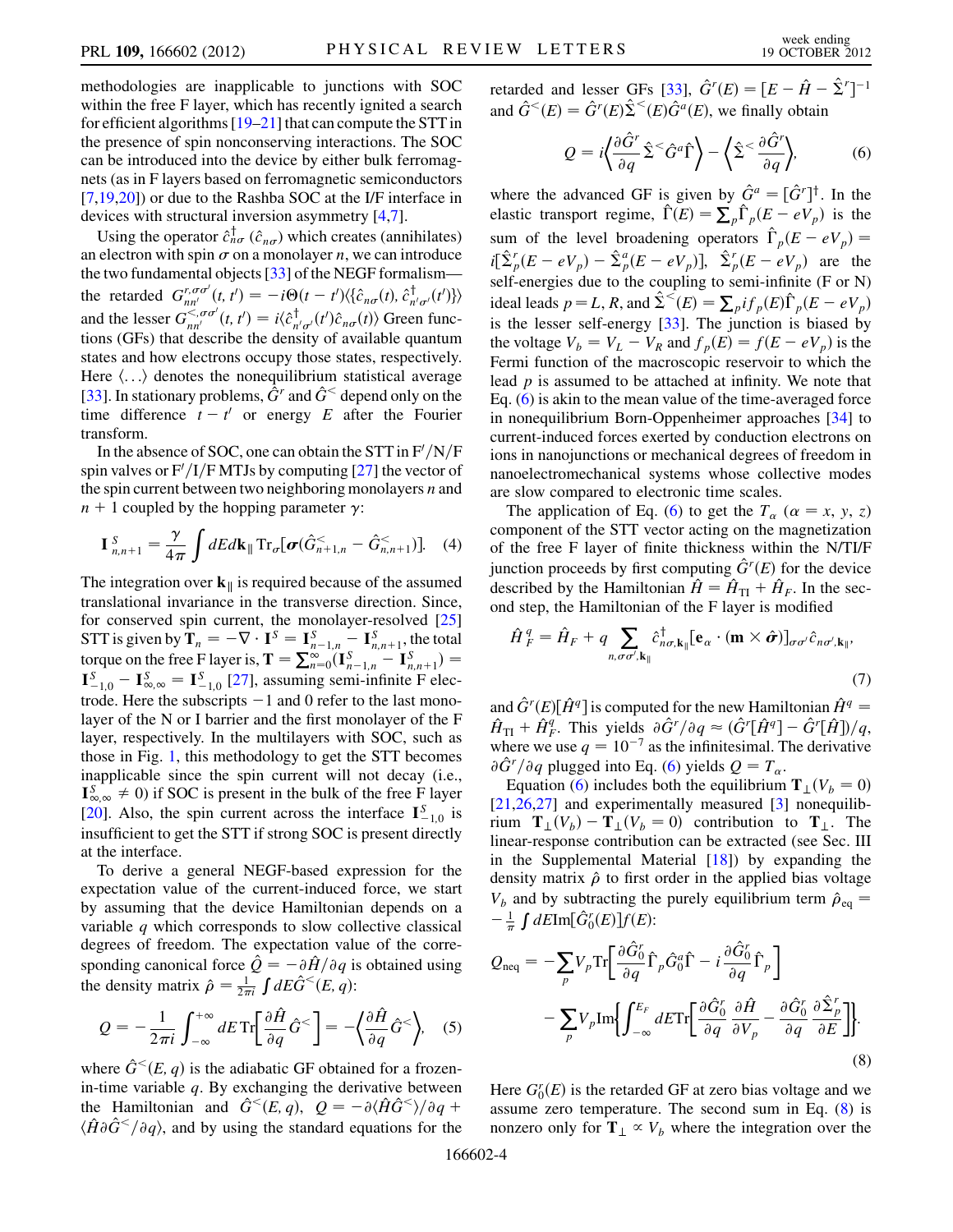Fermi sea is necessary to ensure the gauge invariance (i.e., invariance under a global potential shift  $V_p \rightarrow V_p + V_0$ ) of  $T_{\perp}$  plotted in Fig. [2.](#page-1-2) Note that the  $T_{\perp} \propto V_b$  component is identically zero  $[3,26,27]$  $[3,26,27]$  $[3,26,27]$  $[3,26,27]$  $[3,26,27]$  in symmetric  $F'/I/F$  MTJs, as confirmed by Fig.  $2(b)$  using our general Eq. [\(8](#page-3-1)).

We conclude by noting that although the STT we predict in N/TI/F junctions does not require an  $F<sup>'</sup>$  layer with fixed magnetization as a polarizer, its measurement necessitates usage of the second reference  $F'$  layer in order to detect magnetization switching or precession in the free F layer. Nevertheless, the experimental setups we propose for this purpose in Sec. II of the Supplemental Material [\[18\]](#page-4-17), consisting of a MTJ capped with a TI layer to form  $TI/F/I/F'$  stacking, require a much smaller total number of layers than recently fabricated orthogonal STT-MRAM [\[16\]](#page-4-15) and STT-oscillators [\[17\]](#page-4-16) (containing an  $F''$  polarizer whose fixed magnetization must be kept perpendicular to the in-plane magnetized  $F$  and  $F'$  layers).

F. M. and B. K. N. were supported by DOE Grant No. DE-FG02-07ER46374. N.N. was supported by Grant-in-Aids for Scientific Research (21244053) from the Ministry of Education, Culture, Sports, Science and Technology of Japan, Strategic International Cooperative Program (Joint Research Type) from the Japan Science and Technology Agency, and also by the Funding Program for World-Leading Innovative R&D on Science and Technology (FIRST Program).

<span id="page-4-0"></span>[\\*b](#page-0-1)nikolic@udel.edu

- <span id="page-4-2"></span><span id="page-4-1"></span>[1] D. Ralph and M. Stiles, [J. Magn. Magn. Mater.](http://dx.doi.org/10.1016/j.jmmm.2007.12.019) 320, 1190 [\(2008\)](http://dx.doi.org/10.1016/j.jmmm.2007.12.019); A. Brataas, A. D. Kent, and H. Ohno, [Nature](http://dx.doi.org/10.1038/nmat3311) Mater. 11[, 372 \(2012\).](http://dx.doi.org/10.1038/nmat3311)
- <span id="page-4-3"></span>[2] J.A. Katine and E.E. Fullerton, [J. Magn. Magn. Mater.](http://dx.doi.org/10.1016/j.jmmm.2007.12.013) 320[, 1217 \(2008\).](http://dx.doi.org/10.1016/j.jmmm.2007.12.013)
- <span id="page-4-4"></span>[3] C. Wang, Y.-T. Cui, J. A. Katine, R. A. Buhrman, and D. C. Ralph, [Nature Phys.](http://dx.doi.org/10.1038/nphys1928) 7, 496 (2011).
- [4] I. M. Miron, G. Gaudin, S. Auffret, B. Rodmacq, A. Schuhl, S. Pizzini, J. Vogel, and P. Gambardella, [Nature Mater.](http://dx.doi.org/10.1038/nmat2613) 9, [230 \(2010\)](http://dx.doi.org/10.1038/nmat2613); I. M. Miron, K. Garello, G. Gaudin, P.-J. Zermatten, M. V. Costache, S. Auffret, S. Bandiera, B. Rodmacq, A. Schuhl, and P. Gambardella, [Nature](http://dx.doi.org/10.1038/nature10309) (London) 476[, 189 \(2011\).](http://dx.doi.org/10.1038/nature10309)
- <span id="page-4-6"></span><span id="page-4-5"></span>[5] L. Liu, O. Lee, T. Gudmundsen, D. Ralph, and R. Buhrman, Phys. Rev. Lett. 109[, 096602 \(2012\).](http://dx.doi.org/10.1103/PhysRevLett.109.096602)
- [6] A. Manchon and S. Zhang, [Phys. Rev. B](http://dx.doi.org/10.1103/PhysRevB.78.212405) 78, 212405 [\(2008\)](http://dx.doi.org/10.1103/PhysRevB.78.212405); A. Manchon and S. Zhang, ibid.79[, 094422](http://dx.doi.org/10.1103/PhysRevB.79.094422) [\(2009\)](http://dx.doi.org/10.1103/PhysRevB.79.094422); K. Obata and G. Tatara, ibid.77[, 214429 \(2008\)](http://dx.doi.org/10.1103/PhysRevB.77.214429); A. Matos-Abiague and R.L. Rodriguez-Suarez, *[ibid.](http://dx.doi.org/10.1103/PhysRevB.80.094424)*80, [094424 \(2009\);](http://dx.doi.org/10.1103/PhysRevB.80.094424) I. Garate and A.H. MacDonald, *[ibid.](http://dx.doi.org/10.1103/PhysRevB.80.134403)* 80, [134403 \(2009\)](http://dx.doi.org/10.1103/PhysRevB.80.134403).
- <span id="page-4-8"></span><span id="page-4-7"></span>[7] P. Gambardella and I.M. Miron, [Phil. Trans. R. Soc. A](http://dx.doi.org/10.1098/rsta.2010.0336) 369[, 3175 \(2011\).](http://dx.doi.org/10.1098/rsta.2010.0336)
- <span id="page-4-9"></span>[8] M. Z. Hasan and C. L. Kane, [Rev. Mod. Phys.](http://dx.doi.org/10.1103/RevModPhys.82.3045) 82, 3045 [\(2010\)](http://dx.doi.org/10.1103/RevModPhys.82.3045).
- [9] D. Pesin and A. H. MacDonald, [Nature Mater.](http://dx.doi.org/10.1038/nmat3305) 11, 409 [\(2012\)](http://dx.doi.org/10.1038/nmat3305).
- <span id="page-4-10"></span>[10] I. Garate and M. Franz, *[Phys. Rev. Lett.](http://dx.doi.org/10.1103/PhysRevLett.104.146802)* **104**, 146802 [\(2010\)](http://dx.doi.org/10.1103/PhysRevLett.104.146802); T. Yokoyama, J. Zang, and N. Nagaosa, [Phys.](http://dx.doi.org/10.1103/PhysRevB.81.241410) Rev. B 81[, 241410\(R\) \(2010\)](http://dx.doi.org/10.1103/PhysRevB.81.241410); T. Yokoyama, [Phys. Rev. B](http://dx.doi.org/10.1103/PhysRevB.84.113407) 84[, 113407 \(2011\)](http://dx.doi.org/10.1103/PhysRevB.84.113407).
- <span id="page-4-11"></span>[11] F. Mahfouzi, J. Fabian, N. Nagaosa, and B.K. Nikolić, Phys. Rev. B 85[, 054406 \(2012\)](http://dx.doi.org/10.1103/PhysRevB.85.054406).
- <span id="page-4-29"></span>[12] A. Manchon, *Phys. Rev. B* **83**[, 172403 \(2011\).](http://dx.doi.org/10.1103/PhysRevB.83.172403)
- <span id="page-4-12"></span>[13] F. Mahfouzi, N. Nagaosa, and B.K. Nikolić, [arXiv:1112.2314.](http://arXiv.org/abs/1112.2314)
- <span id="page-4-13"></span>[14] E. Zhao, C. Zhang, and M. Lababidi, [Phys. Rev. B](http://dx.doi.org/10.1103/PhysRevB.82.205331) 82, [205331 \(2010\)](http://dx.doi.org/10.1103/PhysRevB.82.205331); J. A. Hutasoit and T. D. Stanescu, [Phys.](http://dx.doi.org/10.1103/PhysRevB.84.085103) Rev. B 84[, 085103 \(2011\).](http://dx.doi.org/10.1103/PhysRevB.84.085103)
- <span id="page-4-14"></span>[15] N. P. Butch, K. Kirshenbaum, P. Syers, A. B. Sushkov, G. S. Jenkins, H. D. Drew, and J. Paglione, [Phys. Rev. B](http://dx.doi.org/10.1103/PhysRevB.81.241301) 81[, 241301 \(2010\);](http://dx.doi.org/10.1103/PhysRevB.81.241301) D. Kim, S. Cho, N. P. Butch, P. Syers, K. Kirshenbaum, S. Adam, J. Paglione, and M. S. Fuhrer, [Nature Phys.](http://dx.doi.org/10.1038/nphys2286) 8, 460 (2012).
- <span id="page-4-15"></span>[16] H. Liu, D. Bedau, D. Backes, J. A. Katine, J. Langer, and A. D. Kent, [Appl. Phys. Lett.](http://dx.doi.org/10.1063/1.3527962) 97, 242 510 (2010).
- <span id="page-4-16"></span>[17] D. Houssameddine et al., [Nature Mater.](http://dx.doi.org/10.1038/nmat1905) 6, 447 (2007).
- <span id="page-4-17"></span>[18] See Supplemental Material at [http://link.aps.org/](http://link.aps.org/supplemental/10.1103/PhysRevLett.109.166602) [supplemental/10.1103/PhysRevLett.109.166602](http://link.aps.org/supplemental/10.1103/PhysRevLett.109.166602) for separation of STT in Fig.  $2(a)$  into contributions generated by the surface and bulk of the TI layer; possible experimental setups to detect such STT; and detailed derivation of the proper gauge-invariant nonequilibrium density matrix.
- <span id="page-4-18"></span>[19] K. M. D. Hals, A. Brataas, and Y. Tserkovnyak, [Europhys.](http://dx.doi.org/10.1209/0295-5075/90/47002) Lett. 90[, 47 002 \(2010\)](http://dx.doi.org/10.1209/0295-5075/90/47002).
- <span id="page-4-19"></span>[20] P. M. Haney and M. D. Stiles, *[Phys. Rev. Lett.](http://dx.doi.org/10.1103/PhysRevLett.105.126602)* **105**, 126602  $(2010)$ .
- <span id="page-4-20"></span>[21] P.M. Haney, D. Waldron, R. Duine, A. Núñez, H. Guo, and A. MacDonald, Phys. Rev. B 76[, 024404 \(2007\)](http://dx.doi.org/10.1103/PhysRevB.76.024404).
- <span id="page-4-21"></span>[22] X. Jia, K. Xia, Y. Ke, and H. Guo, *[Phys. Rev. B](http://dx.doi.org/10.1103/PhysRevB.84.014401)* 84, 014401 [\(2011\)](http://dx.doi.org/10.1103/PhysRevB.84.014401).
- <span id="page-4-22"></span>[23] J. C. Slonczewski, [J. Magn. Magn. Mater.](http://dx.doi.org/10.1016/0304-8853(96)00062-5) 159, L1 (1996); L. Berger, Phys. Rev. B 54[, 9353 \(1996\).](http://dx.doi.org/10.1103/PhysRevB.54.9353)
- <span id="page-4-23"></span>[24] D. M. Edwards, F. Federici, J. Mathon, and A. Umerski, Phys. Rev. B 71[, 054407 \(2005\)](http://dx.doi.org/10.1103/PhysRevB.71.054407).
- <span id="page-4-24"></span>[25] S.Wang, Y. Xu, and K. Xia, Phys. Rev. B77[, 184430 \(2008\).](http://dx.doi.org/10.1103/PhysRevB.77.184430)
- <span id="page-4-25"></span>[26] J. Xiao, G. E. W. Bauer, and A. Brataas, [Phys. Rev. B](http://dx.doi.org/10.1103/PhysRevB.77.224419) 77, [224419 \(2008\).](http://dx.doi.org/10.1103/PhysRevB.77.224419)
- <span id="page-4-26"></span>[27] I. Theodonis, N. Kioussis, . Kalitsov, M. k. Chshiev, and W. Butler, Phys. Rev. Lett. 97[, 237205 \(2006\)](http://dx.doi.org/10.1103/PhysRevLett.97.237205); Y.-H. Tang, N. Kioussis, A. Kalitsov, W. H. Butler, and R. Car, [Phys.](http://dx.doi.org/10.1103/PhysRevB.81.054437) Rev. B 81[, 054437 \(2010\).](http://dx.doi.org/10.1103/PhysRevB.81.054437)
- <span id="page-4-27"></span>[28] B. K. Nikolić and S. Souma, *Phys. Rev. B* **71**[, 195328 \(2005\).](http://dx.doi.org/10.1103/PhysRevB.71.195328)
- <span id="page-4-28"></span>[29] I. Adagideli, G. E. W. Bauer, and B. I. Halperin, *[Phys. Rev.](http://dx.doi.org/10.1103/PhysRevLett.97.256601)* Lett. 97[, 256601 \(2006\)](http://dx.doi.org/10.1103/PhysRevLett.97.256601).
- <span id="page-4-30"></span>[30] C.-X. Liu, X.-L. Qi, H. Zhang, X. Dai, Z. Fang, and S.-C. Zhang, Phys. Rev. B 82[, 045122 \(2010\)](http://dx.doi.org/10.1103/PhysRevB.82.045122).
- <span id="page-4-31"></span>[31] Z. Y. Wang, X. Guo, H. D. Li, T L. Wong, N. Wang, and M. H. Xie, [Appl. Phys. Lett.](http://dx.doi.org/10.1063/1.3610971) 99, 023112 (2011).
- <span id="page-4-32"></span>[32] M.D. Stiles and A. Zangwill, *[Phys. Rev. B](http://dx.doi.org/10.1103/PhysRevB.66.014407)* 66, 014407 [\(2002\)](http://dx.doi.org/10.1103/PhysRevB.66.014407).
- <span id="page-4-33"></span>[33] H. Haug and A.-P. Jauho, Quantum Kinetics in Transport and Optics of Semiconductors (Springer-Verlag, Berlin, 2008).
- <span id="page-4-34"></span>[34] J.-T. Lü, M. Brandbyge, and P. Hedegård, [Nano Lett.](http://dx.doi.org/10.1021/nl904233u) 10, [1657 \(2010\);](http://dx.doi.org/10.1021/nl904233u) N. Bode, S. V. Kusminskiy, R. Egger, and F. von Oppen, Phys. Rev. Lett. 107[, 036804 \(2011\)](http://dx.doi.org/10.1103/PhysRevLett.107.036804); N. Bode, L. Arrachea, G. S. Lozano, T. S. Nunner, and F. von Oppen, Phys. Rev. B 85[, 115440 \(2012\).](http://dx.doi.org/10.1103/PhysRevB.85.115440)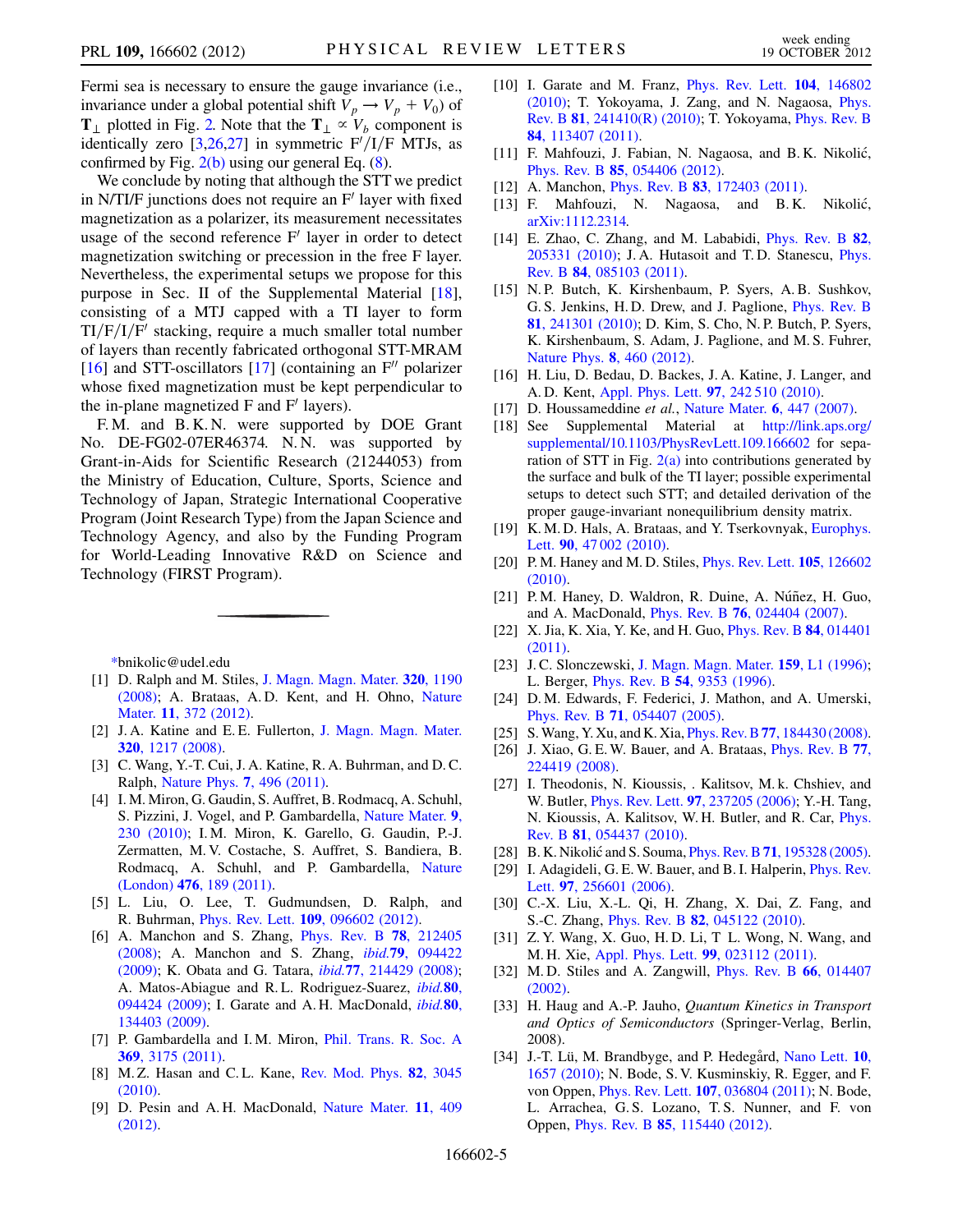## Supplemental Material for "Spin-Orbit Coupling Induced Spin-Transfer Torque and Current Polarization in Topological-Insulator/Ferromagnet Vertical Heterostructures"

Farzad Mahfouzi,<sup>1</sup> Naoto Nagaosa,<sup>2, 3</sup> and Branislav K. Nikolić<sup>1, 2, \*</sup>

<sup>1</sup>Department of Physics and Astronomy, University of Delaware, Newark, DE 19716-2570, USA

 $^{2}C$ ross-Correlated Materials Research Group (CMRG) and Correlated Electron

Research Group (CERG), RIKEN-ASI, Wako, Saitama 351-0198, Japan

 $3$ Department of Applied Physics, University of Tokyo, Tokyo 113-8656, Japan

#### I. SEPARATION OF TOTAL TORQUE IN N/TI/F VERTICAL HETEROSTRUCTURES INTO THE SURFACE AND BULK CONTRIBUTIONS

The in-plane  $T_{\parallel}$  and perpendicular  $T_{\perp}$  torque components in conventional F'/I/F (F-ferromagnet; I-insulator) magnetic tunnel junctions (MTJs) exhibit symmetric  $\alpha \sin \theta$  angular dependence with respect to  $\theta = 90^\circ$  (at which the noncollinear magnetizations of reference  $F'$  and free F layers are orthogonal to each other), as shown in Fig. 2(b) of the main text. On the other hand, when torque is driven purely by the surface spin-orbit coupling (SOC), the toque components have [1] asymmetric angular dependence around  $\theta = 90^{\circ}$ , as demonstrated in Fig. 2(c) of the main text for N/I/F (N-normal metal) junctions with the Rashba SOC at the I/F interface (here angle  $\theta$  is measured between the direction of transport and the magnetization of the free F layer).



FIG. 1: (Color online) (a) The angular dependence of the in-plane  $T_{\parallel}$  and perpendicular  $T_{\perp}$  torque components, acting on the magnetization  **of the free F layer within**  $N/TI/F$  **vertical heterostructure, is separated into two contributions: (b) arising** from the SOC on the surface of the TI layer (i.e., at the TI/F interface); and (c) arising from the spin-polarizing effect of the bulk of the TI slab on unpolarized charge current injected perpendicularly through it (see Fig. 1 in the main text). Note that panel (a) here is identical to Fig. 2(a) in the main text.

In contrast to these two situations, the components of the torque we predict in  $N/TI/F$  (TI-topological insulator) vertical heterostructures is neither symmetric nor asymmetric around  $\theta = 90^\circ$ . In the main text, we explain this feature to be the result of two different mechanisms operating concurrently: (i) the strong SOC on the surface of TI

<sup>∗</sup>Electronic address: bnikolic@udel.edu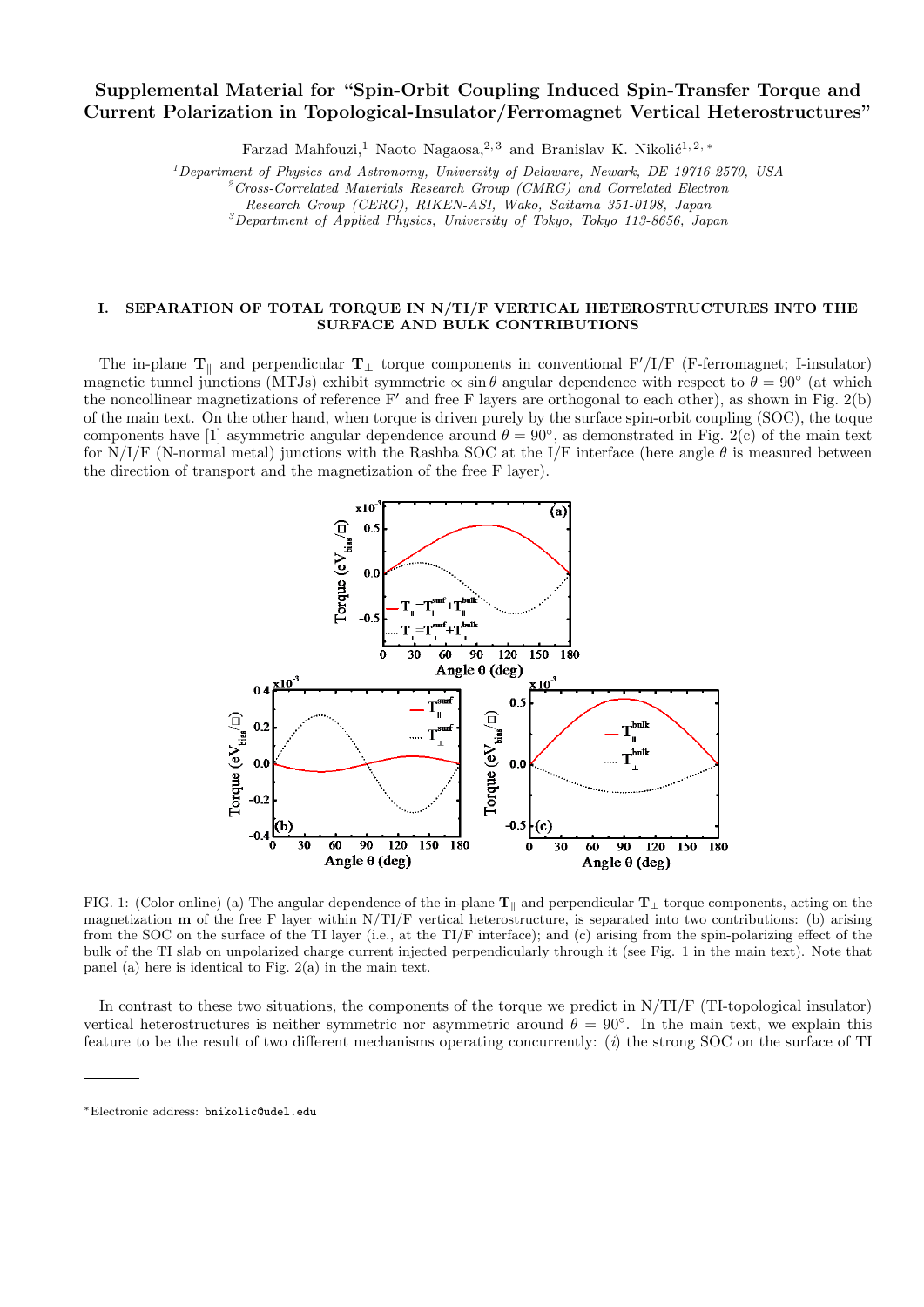generates asymmetric contribution (as in  $N/I/F$  junctions); and *(ii)* spin-polarizing effect of the bulk of the TI slab on charge current flowing perpendicularly through it (see Fig. 3 in the main text) gives rise to symmetric contribution as in the case of conventional  $F'/I/F$  MTJs.

Figure 1 indeed confirms that these two contributions are simply additive, so that  $T_{\parallel} = T_{\parallel}^{\text{surf}} + T_{\parallel}^{\text{bulk}}$  and  $T_{\perp} = T_{\parallel}^{\text{bulk}}$  $\mathbf{T}^{\text{surf}}_{\perp}+\mathbf{T}^{\text{bulk}}_{\perp}$ . Furthermore, Fig. 1 shows that  $\mathbf{T}_{\parallel}$  is dominated by the spin-polarizing effect of the bulk of the TI slab, while  $T_{\perp}$  is dominated by the torque driven by the strong surface SOC. Therefore, both  $T_{\parallel}$  and  $T_{\perp}$  have similar magnitude (except around  $\theta \approx 60^{\circ}$  where  $T_{\perp}$  vanishes), unlike in N/I/F junctions with Rashba SOC at the I/F interface where  $\mathbf{T}_{\perp} \gg \mathbf{T}_{\parallel}$  [see Fig. 2(c) in the main text].

#### II. PROPOSED EXPERIMENTAL SETUPS FOR DETECTION OF UNCONVENTIONAL STT IN N/TI/F VERTICAL HETEROSTRUCTURES AND POTENTIAL STT-MRAM APPLICATIONS

To detect STT in N/TI/F junction, we propose a multilayered device shown in Fig. 2 where conventional  $F/I/F'$ MTJ is capped by a thin layer of some TI material (with another ultrathin layer of conventional band insulator in between to suppress the magnetic proximity effect on the surface of TI, as discussed in the main text). Unpolarized charge current injected across the TI slab will become polarized in the direction of transport (as shown in Fig. 3 of the main text). This effect, together with the surface contribution shown in Fig. 1 will induce switching of the free F layer, which is then detected by the second reference  $F'$  layer in Fig. 2.

The device proposed in Fig. 2 relies on the unique properties of the unconventional STT in N/TI/F junctions, discussed in Fig. 2(a) of the main text or Fig. 1 here, and cannot be mimicked by capping the free F layer with either a heavy metal or a very thin insulator (thinner than the insulating layer I in Fig. 2) to generate sufficiently strong Rashba SOC at this interface [1, 2]. This is due to the fact that for current-perpendicular-to-plane transport in  $N/I/F$ junctions with the Rashba SOC at the I/F interface, Fig. 2(c) in the main text shows that  $T_{\parallel}$  is zero around  $\theta = 0$ (i.e., when magnetization m in Fig. 2 is in the plane of the I/F interface), so that such torque cannot participate in the onset of magnetization switching.



FIG. 2: (Color online) The proposed device for the detection of unconventional STT driven by perpendicular charge transport through TI slab consists of the free and reference (with fixed magnetization) ferromagnetic layers forming a conventional MTJ, where the free F layer is additionally capped by a thin layer of a TI material. Both the free and reference F layers are initially magnetized along the x-axis, while the unpolarized injected charge current flowing perpendicularly through the TI layer will become spin-polarized along the z-axis, as shown in Fig. 3 of the main text. Such spin-polarized current, together with additional torque driven by the surface SOC shown in Fig. 1(b), will switch the magnetization of the F layer which is then detected as the change in the tunneling magnetoresistance of  $F/I/F'$  MTJ.

The device in Fig. 2 could also have substantial impact of the design of STT-operated non-volatile magnetic random access memories (MRAMs) [3] where the key issue is switching speed. For example, in conventional collinearly magnetized STT-MRAM devices [3], the initial current-induced STT is zero so that one has to rely on thermal fluctuations or small misalignments of the layer magnetizations to initiate the switching. This leads to undesirable long mean switching times [4] and broad switching time distributions [5]. To overcome these impediments, exploration of MTJ stacks with more than two F layers and noncollinear magnetizations has been pursued, as exemplified by the orthogonal STT-MRAM [6]. Detecting bipolar switching of the magnetization of the free F layer, which occurs for both voltage polarities, would be a clear indication that the torque is driven by the TI capping layer (rather than by thermal fluctuations of collinear magnetizations in the  $F/I/F'$  part of the device).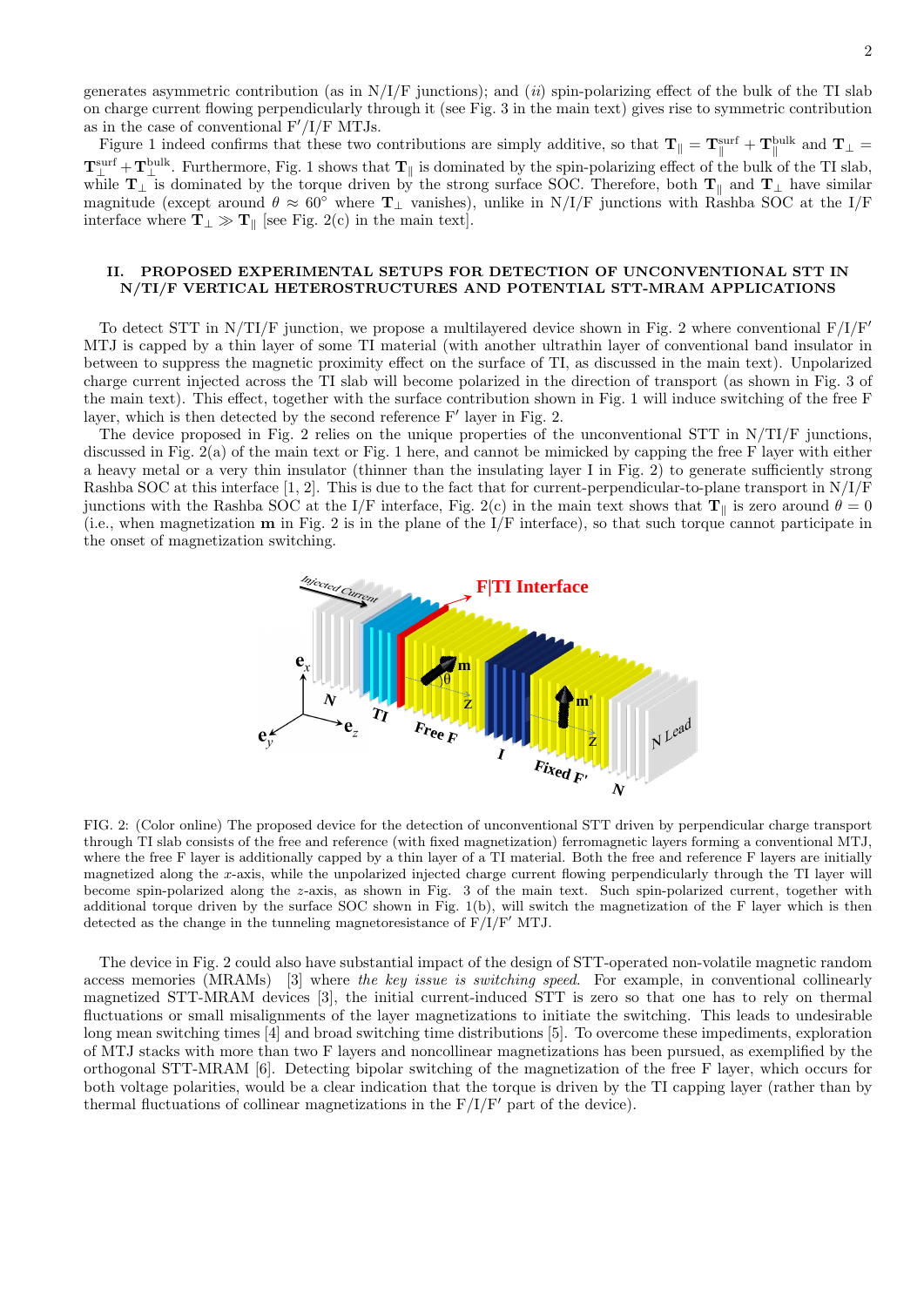The existence of both  $T_k$  and  $T_{\perp}$  components of STT vector in N/TI/F junctions, akin to conventional spin valves [7] and MTJs [8, 9], makes this type of torque quite different from recently explored "SO torques" [2] that act only as an effective magnetic field which can induce switching but not precession of the magnetization in the free  $F$  layer. Thus, the in-plane torque component  $T_{\parallel}$  competes with the damping and can excite self-sustained magnetization precessions in the absence of external magnetic field (provided that in-plane and out-of plane magnetization stable states can be achieved [1]). Unlike similar scheme for  $N/I/F$  junctions [1], where one has to find a way to generate [2] sufficiently strong Rashba SOC at the I/F interface, in our N/TI/F vertical heterostructure strong SOC is guaranteed by the presence of the TI layer which also induces additional bulk contribution to  $T_{\parallel}$  discussed in Sec. I. Thus, the device in Fig. 2 can be used as the counterpart of STT-oscillator based on  $F''/F/I/F'$  junction fabricated in Ref. [10] whose  $F''$  polarizing layer, with magnetization pointing perpendicularly to initially in-plane magnetized F and  $F'$  layers, is replaced by the TI layer.

### III. THE GAUGE-INVARIANT NONEQUILIBRIUM DENSITY MATRIX FOR FINDING THE EXPECTATION VALUES OF STT VECTOR COMPONENTS

The most accurate experiments (such as those based on spin-transfer-driven ferromagnetic resonance [8]) measuring STT components  $T_{\parallel}$  and  $T_{\perp}$  have access only to their derivatives with respect to voltage (the so-called "torkance"). Thus, only the nonequilibrium contributions driven by nonzero bias voltage  $V_b = V_L - V_R$  between the left and the right electrode are accessed experimentally. While  $T_{\parallel}$  is zero in equilibrium,  $T_{\perp}$  has an equilibrium contribution [11] which is nonzero at  $V_b = 0$ . Such equilibrium contribution should be removed when comparing theoretical predictions with experimental results.

At finite bias voltage, one can simply compute  $\mathbf{T} \mid (V_b) - \mathbf{T} \mid (V_b = 0)$  to get the purely nonequilibrium perpendicular torque [12]. However, this straightforward approach fails at small  $V<sub>b</sub>$  due to substantial numerical errors accumulated when subtracting two nearly equal numbers. In symmetric MTJs with identical F and F' layers, one can eliminate the equilibrium contribution to linear-response  $T_{\perp}$  by using the special gauge (i.e., the reference level for the applied voltages) where voltage  $-V_b/2$  is applied to the left and voltage  $V_b/2$  is applied to the right reservoir [11]. This trick, however, is also not applicable to our N/TI/F vertical heterostructure which is intrinsically asymmetric.

Therefore, deriving Eq. (8) in the main text requires to construct the proper *gauge-invariant* nonequilibrium density matrix  $\hat{\rho}_{\text{neq}}$  for steady-state transport which then enters the trace in Eqs. (5) and (6) of the main text. In the steadystate transport regime,  $\hat{\rho}$  can be expressed in terms of the lesser GF of the nonequilibrium Green function (NEGF) formalism [13]:

$$
\hat{\rho} = \frac{1}{2\pi i} \int dE \,\hat{G}^{\leq}(E). \tag{1}
$$

In the case of elastic transport regime (where electron-electron, electron-phonon, and electron-spin dephasing processes are absent),  $\hat{G}^{<}(E) = \hat{G}^{r}(E)[if_L(E)\hat{\Gamma}_L(E) + if_R(E)\hat{\Gamma}_R(E)]\hat{G}^{a}(E)$  is given solely in terms of the retarded GF,  $\hat{G}^{r}(E)$ . Here  $\hat G^a(E)=[\hat G^r(E)]^\dag$  is the advanced GF,  $\hat\Gamma_{L,R}(E)=i[\hat\Sigma^r_{L,R}(E)-\hat\Sigma^a_{L,R}(E)]$  are the level broadening operators due to the coupling to the left (L) and right (R) leads [as described by the self-energies  $\hat{\Sigma}_{L,R}^r(E)$ ], and  $f_{L,R}(E) = f(E - eV_{L,R})$ are the Fermi functions of macroscopic reservoirs to which the leads are assumed to be attached at infinity.

For purely computational purposes [14, 15], one usually separates "equilibrium" and "nonequilibrium" contributions to  $\hat{\rho}$  in the elastic transport regime:

$$
\hat{\rho} = -\frac{1}{\pi} \int_{-\infty}^{+\infty} dE \operatorname{Im} \left[ \hat{G}^r(E) \right] f_R(E) + \frac{1}{2\pi} \int_{-\infty}^{+\infty} dE \, \hat{G}^r(E) \cdot \hat{\Gamma}_L(E - eV_L) \cdot \hat{G}^a(E) \left[ f_L(E) - f_R(E) \right]. \tag{2}
$$

Here the first "equilibrium" term is typically computed via the semicircular path combined with the path in the complex plane parallel to the real axis [14], while the integration of in the second "nonequilibrium" term is bounded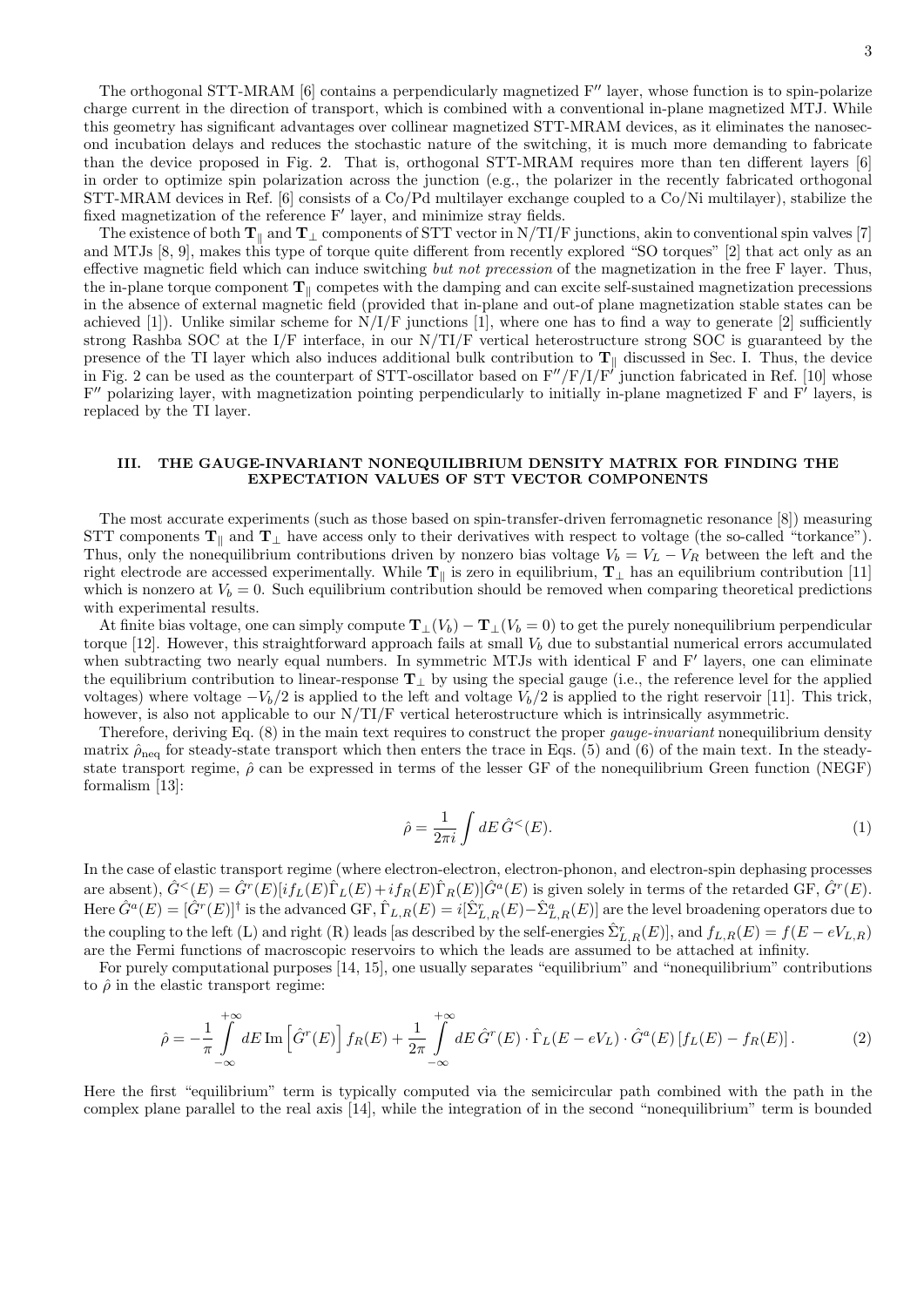between  $E_F - eV_R$  and  $E_F - eV_L$  by the difference of the Fermi functions ( $E_F$  is the Fermi energy) and has to be done directly along the real axis [15].

While the second "nonequilibrium" term in Eq. (2) contains information about the bias voltage [through  $f_L(E)$  −  $f_R(E)$ , as well as about the lead assumed to be injecting electrons into the device (through  $\Gamma_L$ ), it cannot be used as the proper nonequilibrium density matrix which is defined by:

$$
\hat{\rho}_{\text{neq}} = \hat{\rho} - \hat{\rho}_{\text{eq}} = \hat{\rho} + \frac{1}{\pi} \int_{-\infty}^{+\infty} dE \text{ Im } \left[ \hat{G}^r(E) \right] f(E). \tag{3}
$$

That is, the second term in Eq. (3), which is the NEGF expression for the equilibrium density matrix  $\hat{\rho}_{eq}$ , does not cancel the gauge non-invariant first term in Eq. (2) that depends explicitly [through  $f_R(E)$ ] on arbitrarily set  $V_R$  and implicitly on the voltages applied to both reservoirs [through  $\hat{G}^r(E)$ ].

Surprisingly enough, the second term in Eq. (2), written in the linear-response and zero-temperature limit (where it becomes the Fermi surface property)

$$
\frac{1}{2\pi} \int_{-\infty}^{+\infty} dE \hat{G}^r(E) \cdot \hat{\Gamma}_L(E - eV_L) \cdot \hat{G}^a(E)[f_L(E) - f_R(E)] \rightarrow \frac{eV_b}{2\pi} \hat{G}^r(E_F) \cdot \hat{\Gamma}_L(E_F) \cdot \hat{G}^a(E_F),\tag{4}
$$

is often used in the STT literature [16, 17] as the putative "nonequilibrium" density matrix  $\rho_{\text{neq}}$  which defines the expectation values through  $\text{Tr}[\ldots \hat{\rho}_{\text{neq}}]$ . This procedure is incorrect since, depending on the choice of voltages  $V_L$  and  $V_R$ , it will add a portion (within some energy interval) of the equilibrium perpendicular torque  $\mathbf{T}_{\perp}(V_b = 0)$  onto the true nonequilibrium value that one is trying to compute.

To derive the proper gauge-invariant  $\hat{\rho}_{\text{neg}}$  in the linear-response limit, we first expand the retarded GF

$$
\hat{G}^r(E) = \left[E - \hat{H} - eU - \hat{\Sigma}_L(E - eV_L) - \hat{\Sigma}_R(E - eV_R)\right]^{-1},\tag{5}
$$

to linear order in the bias voltage. Here  $\hat{H}$  is the Hamiltonian of the active region of the device and eU is the potential profile across the active region of the device when current is flowing. This is achieved in two steps, where we first rewrite Eq. (5) using the exact Dyson equation [18]

$$
\hat{G}^r(E) = \hat{G}_0^r(E) + \hat{G}_0^r(E) \left[ eU + \hat{\Sigma}_L(E - eV_L) - \hat{\Sigma}_L(E) + \hat{\Sigma}_R(E - eV_R) - \hat{\Sigma}_R(E) \right] \hat{G}^r(E),\tag{6}
$$

in terms of the retarded GF at zero bias voltage

$$
\hat{G}_0^r(E) = \left[E - \hat{H} - \hat{\Sigma}_L(E) - \hat{\Sigma}_R(E)\right]^{-1}.
$$
\n(7)

In the second step, we expand the self-energies

$$
\hat{\Sigma}_{L,R}(E - eV_L) \approx \hat{\Sigma}_{L,R}(E) - eV_{L,R}\frac{\partial \hat{\Sigma}_{L,R}}{\partial E}\bigg|_{V_{L,R}=0},\tag{8}
$$

to linear order in voltage. Combining Eqs. (6) and (8) gives

$$
\hat{G}^r(E) \approx \hat{G}_0^r(E) + \hat{G}_0^r(E) \left[ eU - eV_L \frac{\partial \hat{\Sigma}_L}{\partial E} \Big|_{V_L=0} - eV_R \frac{\partial \hat{\Sigma}_R}{\partial E} \Big|_{V_R=0} \right] \hat{G}_0^r(E)
$$
\n(9)

By plugging Eq. (9) into Eq. (3), together with the expansion of the Fermi function

$$
f_{L,R}(E) \approx f(E) - eV_{L,R} \frac{\partial f}{\partial E}\bigg|_{V_{L,R}=0},\tag{10}
$$

and expansion of the level broadening operator

$$
\hat{\Gamma}_L(E - eV_L) \approx \hat{\Gamma}_L(E) - eV_L \frac{\partial \hat{\Gamma}_L}{\partial E}\Big|_{V_L=0},\tag{11}
$$